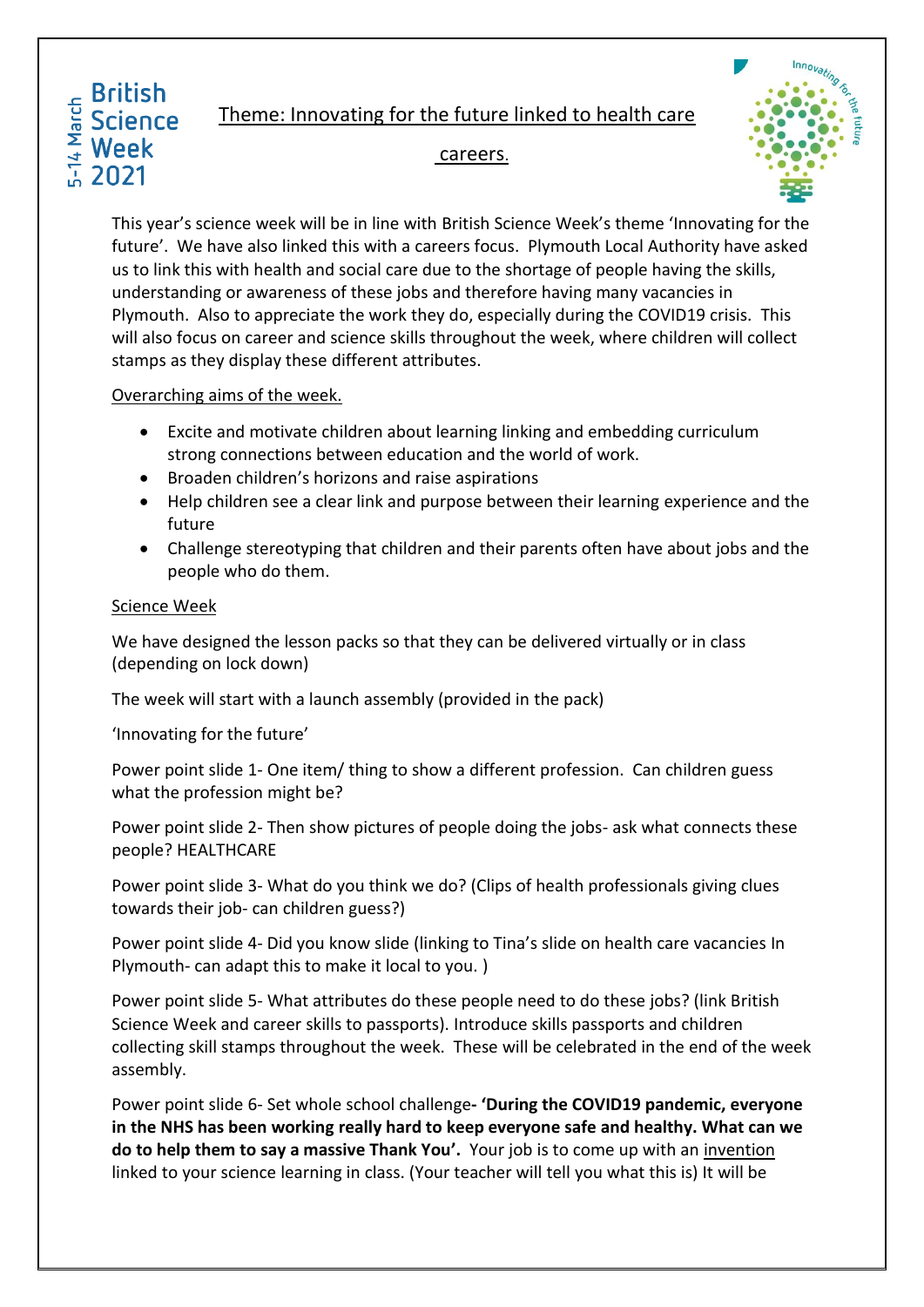based on one of the professions we have looked at earlier in the assembly. When you have come up with your invention, make a short film explaining what it is and how it will help and send it back to me. We can't wait to see what you come up with. We will share these at the end of the unit in the next assembly.

## Teaching

Each year group will be given an objective from the 'Animals Including Humans' unit of the science curriculum (it may be a good idea to teach the whole unit at the same time or this can be done as a standalone.

Children will also 'consider' what is already being done? What could be done?

Each teaching pack will have an introductory video from the professional and their job e.g. dentist. They will then set the task for the children. The children will then have time to create their invention based on the task brief (all lesson plans provided and alternative suggestions). Children need to capture their learning (invention) through a small video clip, explaining what they have done or through photographs of the process or both! Ready to present in an assembly and submit a sample back to us (we will provide permission slips to send to parents including GDPR statement). (All lesson plans provided)

Home learning is also provided, this links to the British Science Week Competitions, design your own poster on the innovation or any home learning innovation and an acrostic poem using the word innovation. This can be linked to health or be more general. There will also be a research project about famous scientists from past and present who has an invention that has changed the lives of others. This can form a 'science in the real world display'. Also information on how you can submit your entries for a CREST Award.

The planning will follow the following stages: Critical thinking, consider and connect and curious and create.

End of the project share: Children's learning should be shared with the other year groups (probably virtually) and we would love to see some of your creations. Children may be eligible for CREST Awards. If children have managed to complete their skills passports then they will receive a certificate, sticker and prize.

|                | Objective linked to Animals                                                                                                                                                                                                                                                                                 | Innovation                                                                                                    | Healthcare                          |
|----------------|-------------------------------------------------------------------------------------------------------------------------------------------------------------------------------------------------------------------------------------------------------------------------------------------------------------|---------------------------------------------------------------------------------------------------------------|-------------------------------------|
|                | Including Humans module.                                                                                                                                                                                                                                                                                    |                                                                                                               | Professional                        |
| Early<br>Years | Understanding the world-The<br>frequency and range of children's<br>personal experiences increases their<br>knowledge and sense of the world<br>around them - from visiting parks,<br>libraries and museums to meeting<br>important members of society such as<br>police officers, nurses and firefighters. | Children to role play<br>call the emergency line<br>and talk to someone if<br>they saw someone in<br>trouble. | Call worker/medical<br>receptionist |
| Year 1         | Identify, name, draw and label<br>the basic parts of the human<br>body and say which part of the<br>body is associated with each<br>sense.                                                                                                                                                                  | Create a sense test                                                                                           | <b>Nurse</b>                        |
| Year 2         | Find out about and describe the<br>basic needs of animals, including                                                                                                                                                                                                                                        | Make own soap or diet<br>plan with a balanced                                                                 | <b>Health Care</b><br>Assistant     |

### Learning Objectives which will be covered, linked health professional and innovation.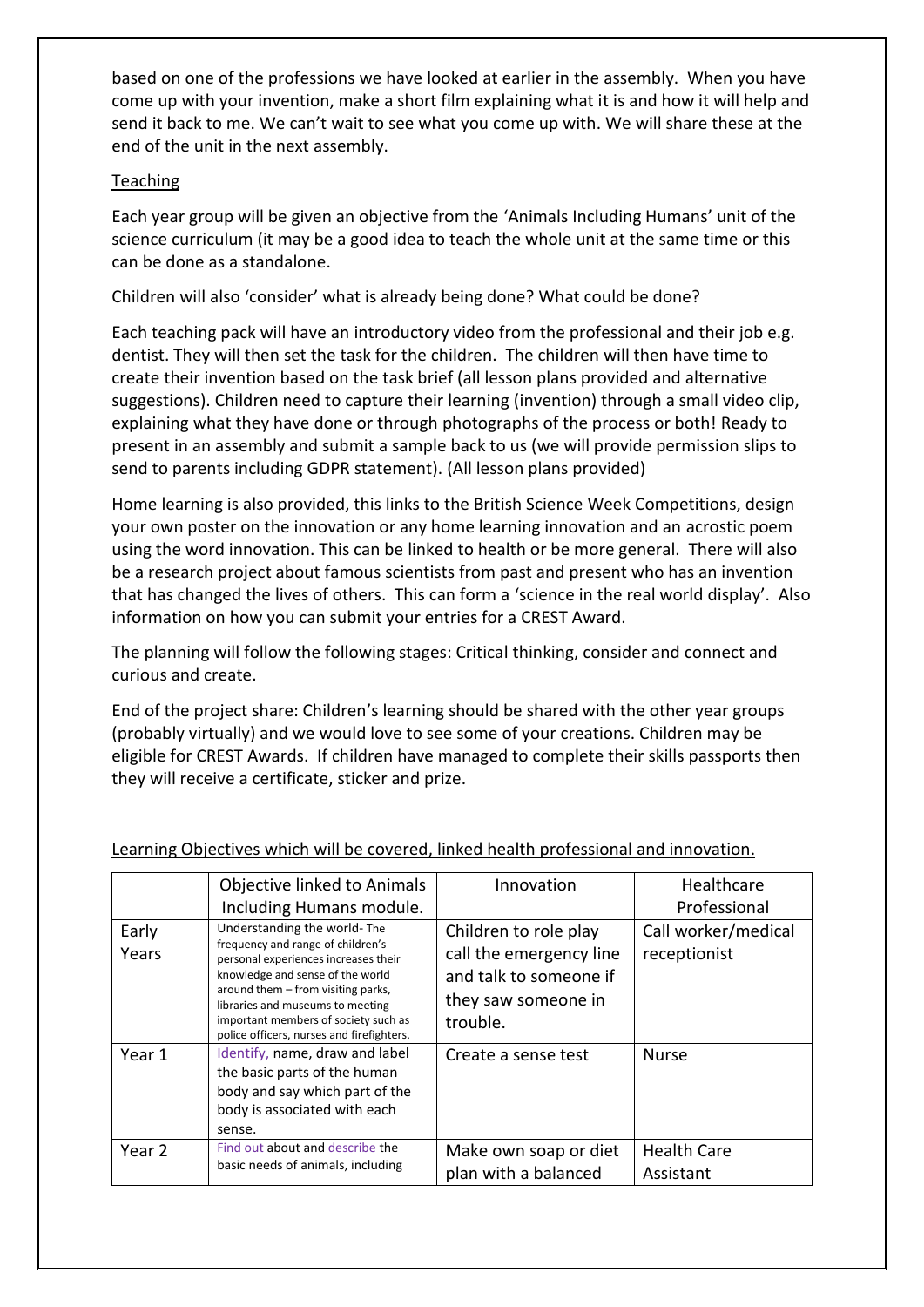| Year 3<br>Year 4  | humans, for survival (water, food<br>and air)<br>Describe the importance for humans<br>of exercise, eating the right amounts<br>of different types of food, and<br>hygiene.<br>Identify that humans and some<br>other animals have skeletons and<br>muscles for support, protection<br>and movement.<br>Identify the different types of<br>teeth in humans and their simple | meal for a specific<br>client. (Global link with<br>foods around the world<br>and nutritional value)<br>Exercise plan to raise<br>heart rate.<br>Prosthetic limbs<br>Assisted equipment<br>e.g. frames.<br>Create own toothpaste                                                                                           | Physiotherapist or<br>Radiographer<br>Dentist |
|-------------------|-----------------------------------------------------------------------------------------------------------------------------------------------------------------------------------------------------------------------------------------------------------------------------------------------------------------------------------------------------------------------------|----------------------------------------------------------------------------------------------------------------------------------------------------------------------------------------------------------------------------------------------------------------------------------------------------------------------------|-----------------------------------------------|
| Year 5            | functions<br>Describe the changes as<br>humans develop from birth to<br>old age                                                                                                                                                                                                                                                                                             | After care plan/app                                                                                                                                                                                                                                                                                                        | Midwife                                       |
| Year <sub>6</sub> | Recognise the impact of diet,<br>exercise, drugs and lifestyle on<br>the way their bodies function.                                                                                                                                                                                                                                                                         | Making medicines<br>(using safe ingredients)                                                                                                                                                                                                                                                                               | Pharmacist or Lab<br>assistant.               |
| <b>Year 7-8</b>   | Evaluating evidence and<br>using that evidence,<br>formulate actions.<br>Demonstrate<br>understanding of the<br>Breathing and gas<br>exchange. Using forces to<br>reduce blood loss.<br>Demonstrate a basic<br>understanding of the<br>circulatory system (KS2).<br>Verbal communication<br>skills.                                                                         | Children role play<br>activities on arrival at<br>an incident as a first<br>responder. Analysing<br>symptoms and carrying<br>put CPR and treating<br>simple injuries.<br>Brief follow up<br>ambulance crew on<br>actions taken and any<br>information that they<br>need to know that<br>might affect further<br>treatment. | First Responder                               |
| Year 9            | Investigating pure and<br>impure substances.<br>Analysing acids and bases.                                                                                                                                                                                                                                                                                                  | Testing a collection of<br>unknown substances,<br>to determine if they are<br>acids or alkali. Making<br>up a pure solution of<br>citric acid and testing<br>its pH.                                                                                                                                                       | Pharmacist                                    |
| Year 10-<br>11    | Students should be able to<br>describe genetic<br>engineering as a process<br>which involves modifying<br>the genome of an organism<br>by introducing a gene from<br>another organism to give a<br>desired characteristic.                                                                                                                                                  | <b>Extraction of DNA for</b><br>Saliva or Kiwi Fruit.<br>Research how they<br>might separate and re-<br>engineer the DNA to<br>change the<br>characteristics of the<br>plant or animal.<br>Ethical as well as<br>practical issues                                                                                          | Genetic Engineer                              |